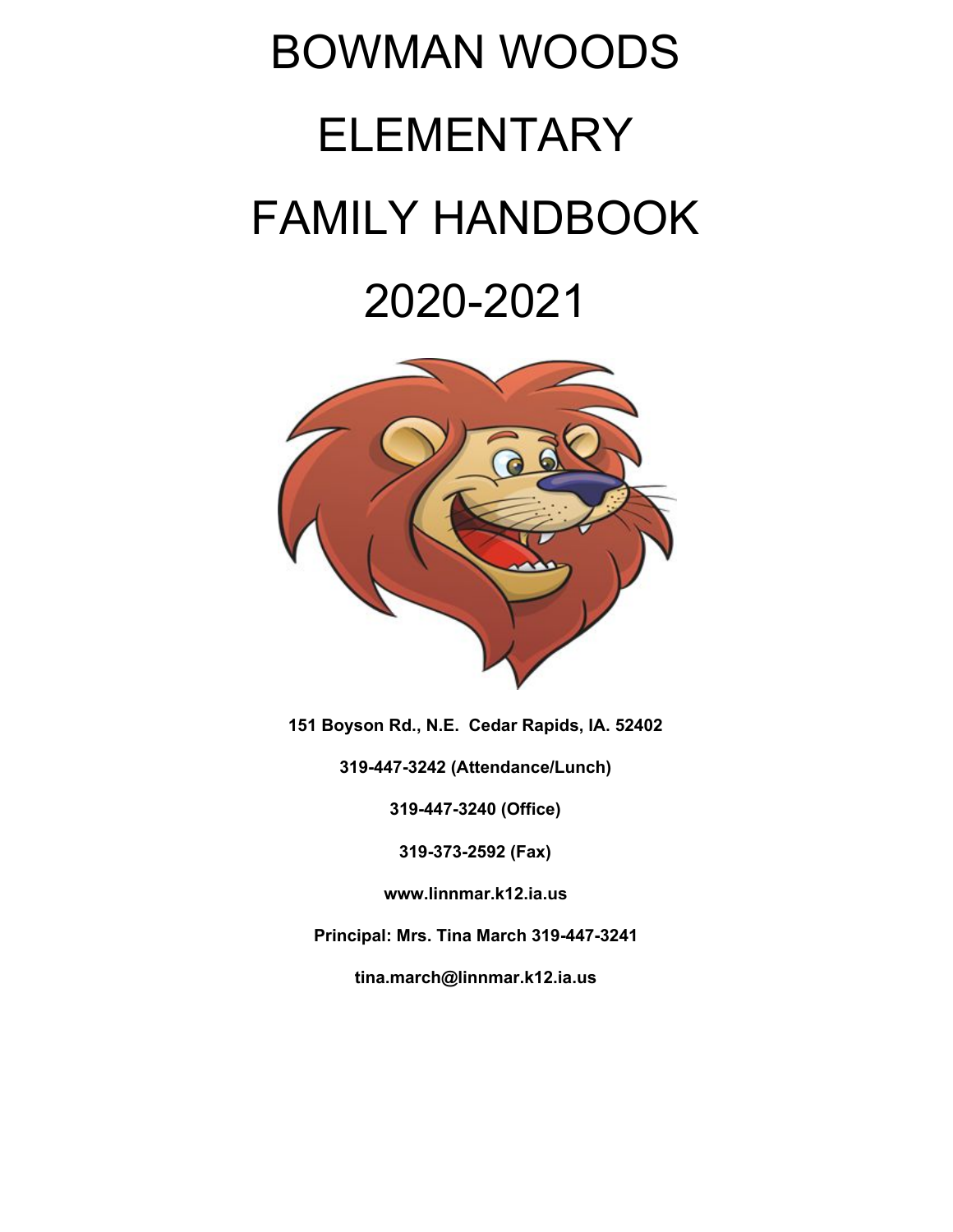#### *We will all learn at high levels!*

#### **~BW Mission Statement**

This handbook is designed to provide our families with helpful information about Bowman Woods. The handbook will be distributed to each family as well as all of our new families throughout the school year.

The climate of Bowman Woods is that of an extended family. We believe your child becomes a part of our family throughout their entire time at Bowman Woods. We are extremely proud of our staff, students, and our school. If you have comments that would assist us in our efforts to continually improve our school, please feel free to share them with our principal, Mrs. Tina March (tina.march@linnmar.k12.ia.us)

#### **HIGHLIGHTED NOTES ARE CHANGES TO THE 2020-2021 SCHOOL YEAR DUE TO COVID.**

#### **BOWMAN WOODS SCHOOL SONG (X = Clap)**

**To Bowman Woods X X, To Bowman Woods X X X**

**We go to school at Bowman X, Bowman Woods,**

**We'll shout it loud because we X are so proud,**

**We're proud to go to school at Bowman Woods**

**B O W M A N W O O D S!**

**To Bowman Woods X X**

**To Bowman Woods X X X**

**We've got the spirit in our hearts,**

**We'll shout it loud because we X are so proud,**

**We're proud to go to school at Bowman Woods**

**B O W M A N W O O D S!**

**B – O – W – M – A – N, BOWMAN, BOWMAN,**

**BOWMAN WOODS!!!**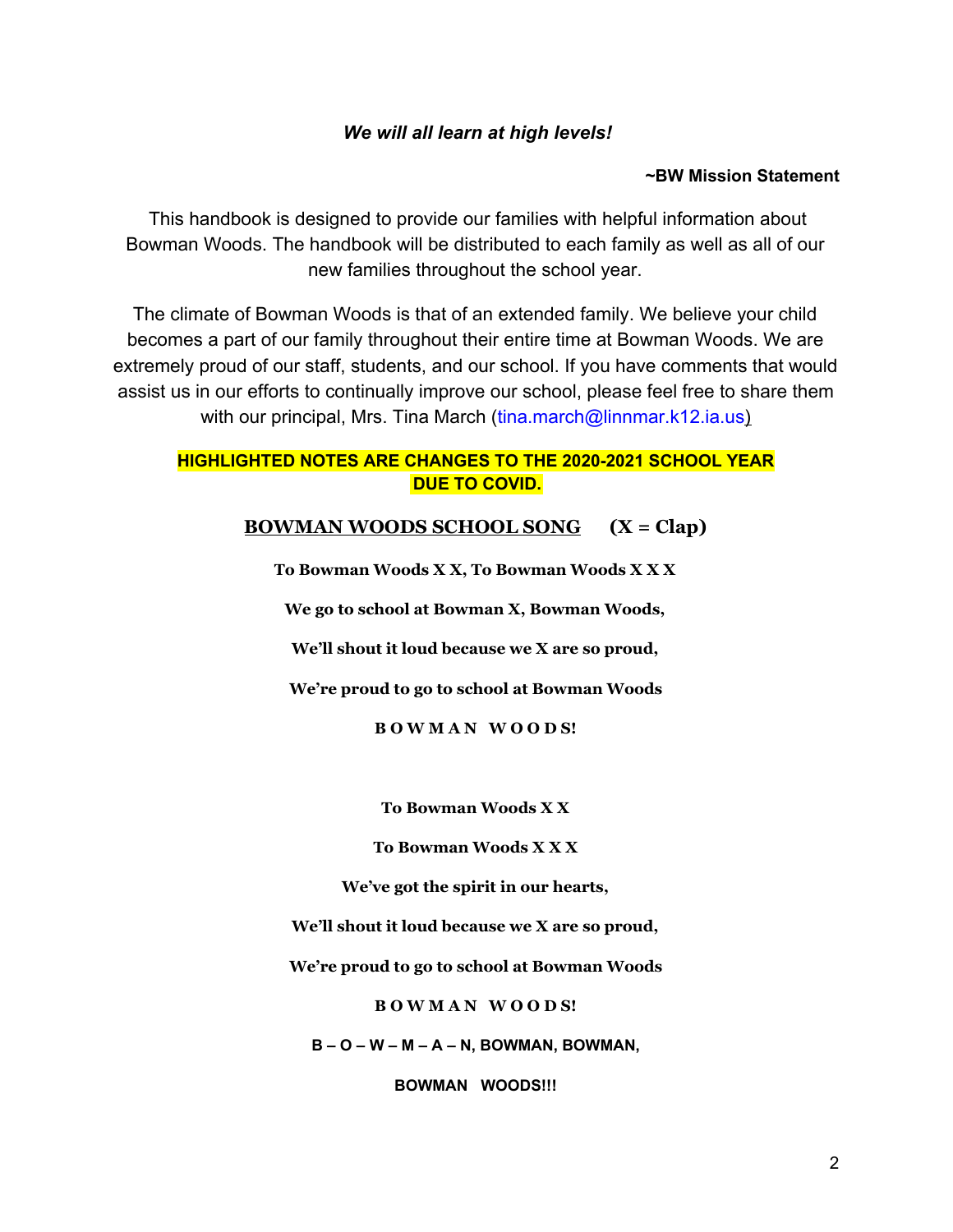#### **Bowman Woods Staff**

| Principal: Mrs. Tina March             | tina.march@linnmar.k12.ia.us         | 319-447-3241 |
|----------------------------------------|--------------------------------------|--------------|
| Facilitator: Ms. Val Lawrence          | vlawrence@linnmar.k12.ia.us          | 319-447-3208 |
| Counselor: Sally Wiley                 | swiley@linnmar.k12.ia.us             | 319-447-3244 |
| Building Secretary: Kristina Messenger | kristina.messenger@linnmar.k12.ia.us | 319-447-3240 |
| Attendance Secretary: Ann Matthews     | amatthews@linnmar.k12.ia.us          | 319-447-3242 |
| Health Assistant: Eileen House         | eileen.house@linnmar.k12.ia.us       | 319-447-3243 |
| District Nurse: Anna Strand            | astrand@linnmar.k12.ia.us            | 319-447-3305 |
| <b>PRESCHOOL TEAM</b>                  |                                      |              |
| Mrs. Pam Hackbarth                     | phackbarth@linnmar.k12.ia.us         | 319-447-3469 |
| Mrs. Peggy Wakefield                   | pwakefield@linnmar.k12.ia.us         | 319-447-3305 |
| <b>KINDERGARTEN TEAM</b>               |                                      |              |
| Mrs. Shauna Kendall - KK               | shauna.kendall@linnmar.k12.ia.us     | 319-730-1621 |
| Mrs. Molly Schuett - KS                | mschuett@linnmar.k12.ia.us           | 319-892-4818 |
| Mrs. Kari Thomsen - KT                 | kthomsen@linnmar.k12.ia.us           | 319-892-4819 |
| <b>1st GRADE TEAM</b>                  |                                      |              |
| Mrs. Amanda Goodlove - 1G              | agoodlove@linnmar.k12.ia.us          | 319-892-4812 |
| Mrs. Michele Lake - 1L                 | michele.lake@linnmar.k12.ia.us       | 319-892-4843 |
| Mrs. Rachel Shumaker - 1S              | rachel.shumaker@linnmar.k12.ia.us    | 319-730-4804 |
| 2nd GRADE TEAM                         |                                      |              |
| Mrs. Keaton Despard - 2D               | keaton.despard@linnmar.k12.ia.us     | 319-447-3609 |
| Mrs. Kristin Hatfield - 2H             | khatfield@linnmar.k12.ia.us          | 319-892-4814 |
| Mrs. Katie Kensinger - 2K              | kkensinger@linnmar.k12.ia.us         | 319892-4813  |
| 3rd GRADE TEAM                         |                                      |              |
| Ms. Nicole Davidson - 3D               | ndavidson@linnmar.k12.ia.us          | 319-447-3232 |
| Mrs. Hannah Lenz - 3L                  | hlenz@linnmar.k12.ia.us              | 319-892-4815 |
| Mrs. Keri Taylor - 3T                  | ktaylor@linnmar.k12.ia.us            | 319-447-3260 |
|                                        |                                      |              |
| <b>4th GRADE TEAM</b>                  |                                      |              |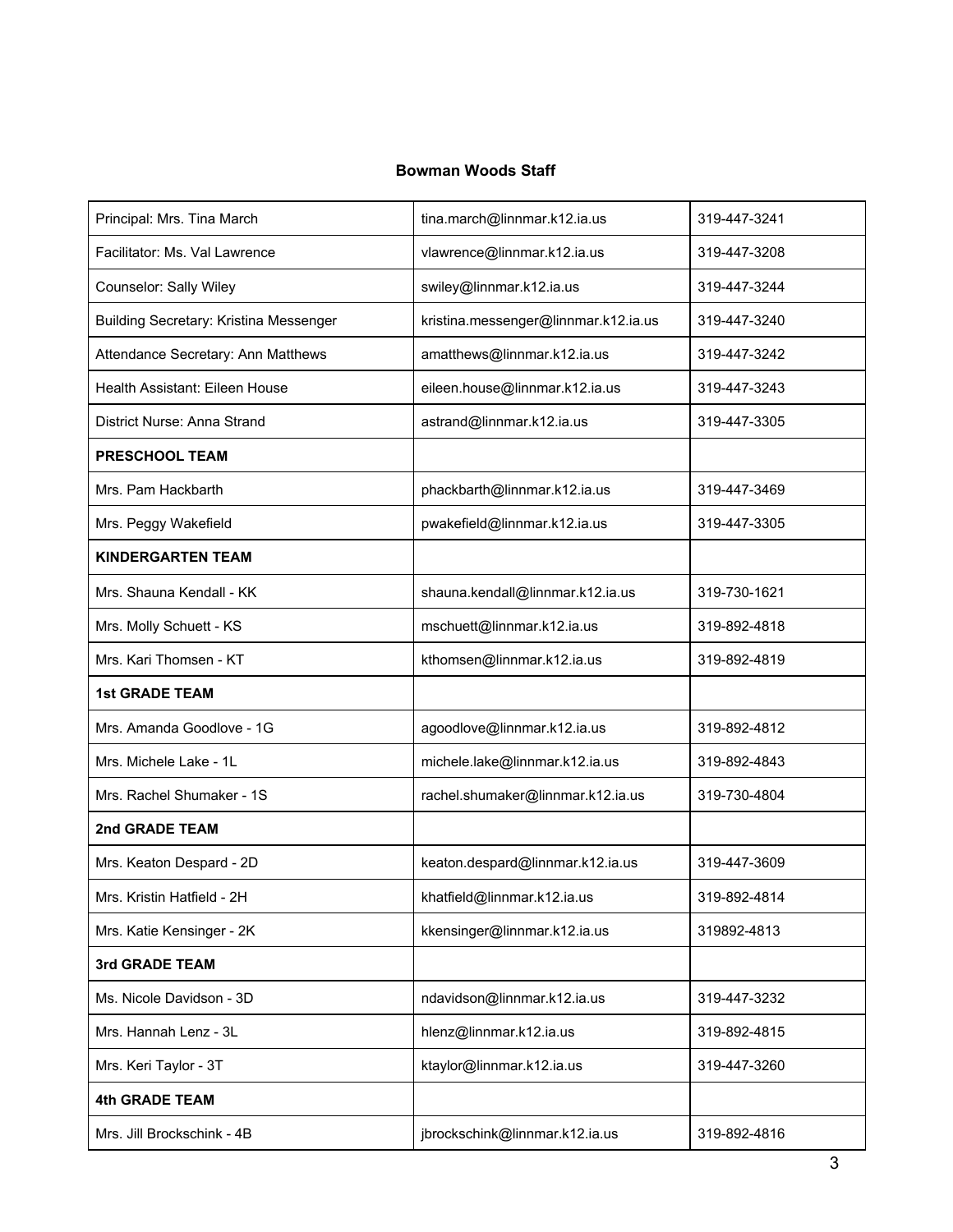| Mr. Jesse Hart - 4JH                  | jhart@linnmar.k12.ia.us                         | 319-447-3261            |
|---------------------------------------|-------------------------------------------------|-------------------------|
| Mrs. Misty Holzwarth - 4H             | misty.holzwarth@linnmar.k12.ia.us               | 319-447-3230            |
| <b>SPECIALS</b>                       |                                                 |                         |
| Mrs. Jessica Dunnick - Music          | jessica.dunnick@linnmar.k12.ia.us               | 319-730-1634            |
| Mrs. Sara Krause - Art                | skrause@linnmar.k12.ia.us                       | 319-447-3468            |
| Mr. Beau Westpfahl - P.E.             | beau.westpfahl@linnmar.k12.ia.us                | 319-447-3251            |
| <b>MEDIA</b>                          |                                                 |                         |
| Mrs. Carla Clanin - Teacher Librarian | cclanin@linnmar.k12.ia.us                       | 319-447-3245            |
| Mrs. Kelly Simons (Media Assistant)   | ksimons@linnmar.k12.ia.us                       | 319-447-3245            |
| <b>SUPPORT</b>                        |                                                 |                         |
| Mrs. Keri Havlik - Reading            | keri.havlik@linnmar.k12.ia.us                   | 319-447-3062            |
| Mrs. Debbie Stien - Reading           | dstien@linnmar.k12.ia.us                        | 319-447-3262            |
| Mrs. Vicki Freiburger - TAG/LEO       | vfreiburger@linnmar.k12.ia.us                   | 319-447-3256            |
| Mrs. Carol Stamp - ELL                | carol.stamp@linnmar.k12.ia.us                   | 319-892-4817            |
| Ms. Tammy Krotz - Level 1 Teacher     | tkrotz@linnmar.k12.ia.us                        | 319-892-4820            |
| Mrs. Angie Orr - Level 2 Teacher      | angie.orr@linnmar.k12.ia.us                     | 319-447-3252            |
| <b>STUDENT SUPPORT ASSOCIATES</b>     |                                                 |                         |
| Mrs. Dawn Egbert                      | Ms. Ashley Love                                 | Mrs. Kathy Gates        |
| Mrs. Gail McLaughlin                  | Mrs. Jenn Nanke                                 | Mrs. Amy Slingluff      |
| Mrs. Karla Dostal                     | Ms. Susan Markse - LL                           | Mrs.Eswari Karthik - LL |
| Mrs. Chisa Carolin                    | Mrs. Elizabeth Strimple<br>Mrs. Danean Kirchner | Mrs. Erin Harlan        |
| Mrs. Amanda Weaver - LL               | Mrs. Leemarosi Tamilarsaran - LL                | Mrs. Anju Chandran- LL  |
| <b>PARAPROFESSIONALS</b>              |                                                 |                         |
| Mrs. Stephanie Morgan                 | Mrs. Trish Talley                               | 319-892-4947/4946       |
| <b>INSTRUCTIONAL STRATEGIST</b>       |                                                 |                         |
| Ms. Jenn Frye                         | jennifer.frye@linnmar.k12.ia.us                 | 319-447-3666            |
| <b>TECHNOLOGY INSTRUCTIONAL COACH</b> |                                                 |                         |
| Mrs. Shanna Helmke                    | shelmke@linnmar.k12.ia.us                       | 319-447-3666            |
| <b>PREVENTION SPECIALIST</b>          |                                                 |                         |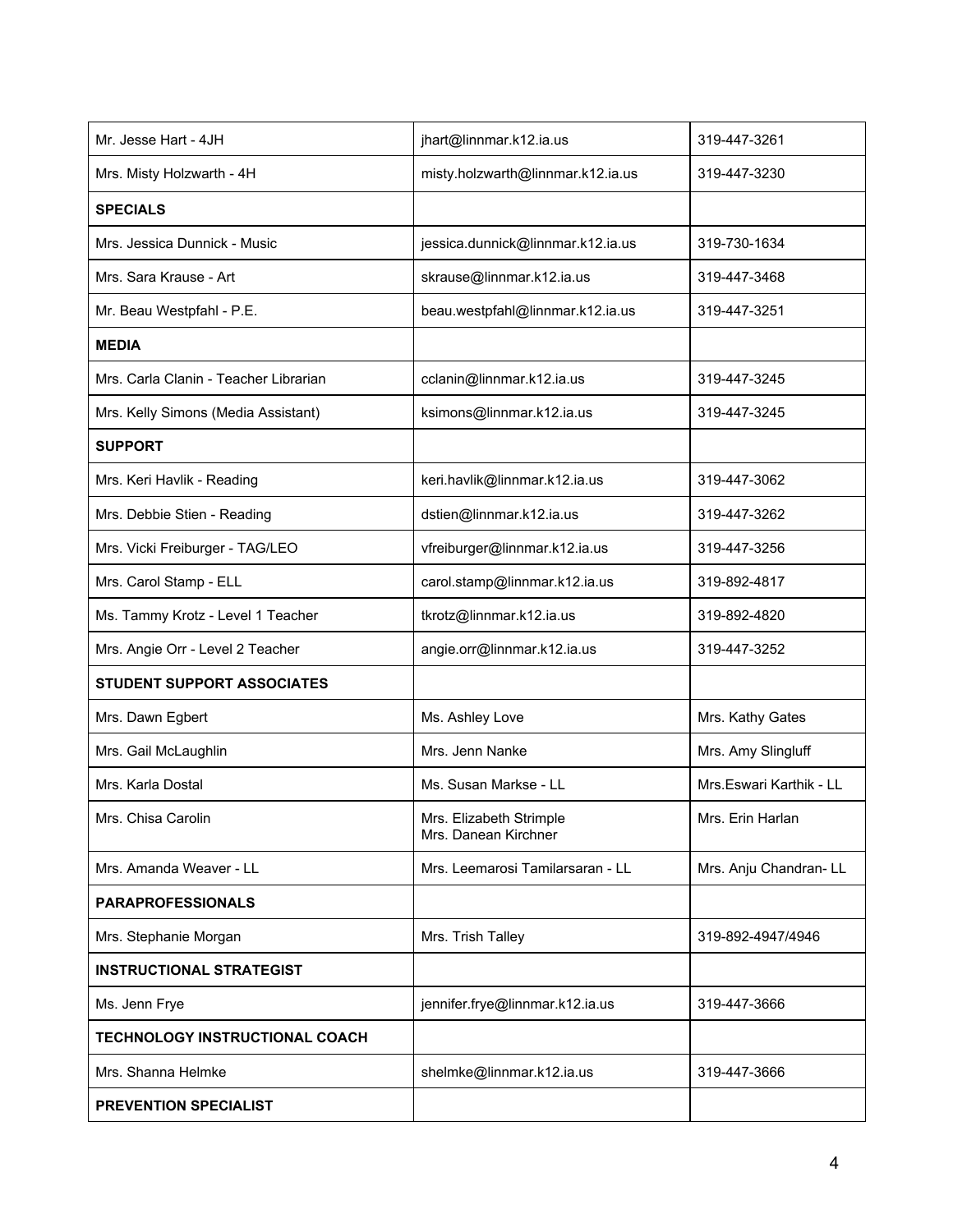| Mrs. Tamara DeVries                       | tamara.devries@linnmar.k12.ia.us | 319-447-3436         |
|-------------------------------------------|----------------------------------|----------------------|
| <b>CUSTODIANS:</b> Mr. Joe Boardman       | Mrs. Guilly Wintringer           | Mr. Eric Hendrickson |
| <b>NUTRITION SERVICES</b>                 | Mrs. Judy Suchan                 | Mrs. Stacy Shelpley  |
| Ms. Angie Pratt                           | Mrs. Kathie Cleppe               | Mrs. Mollie Rauch    |
| <b>TOTAL ACCESS PROGRAM - Tracy Ramos</b> | tracy.ramos@linnmar.k12.ia.us    | 319-447-3146         |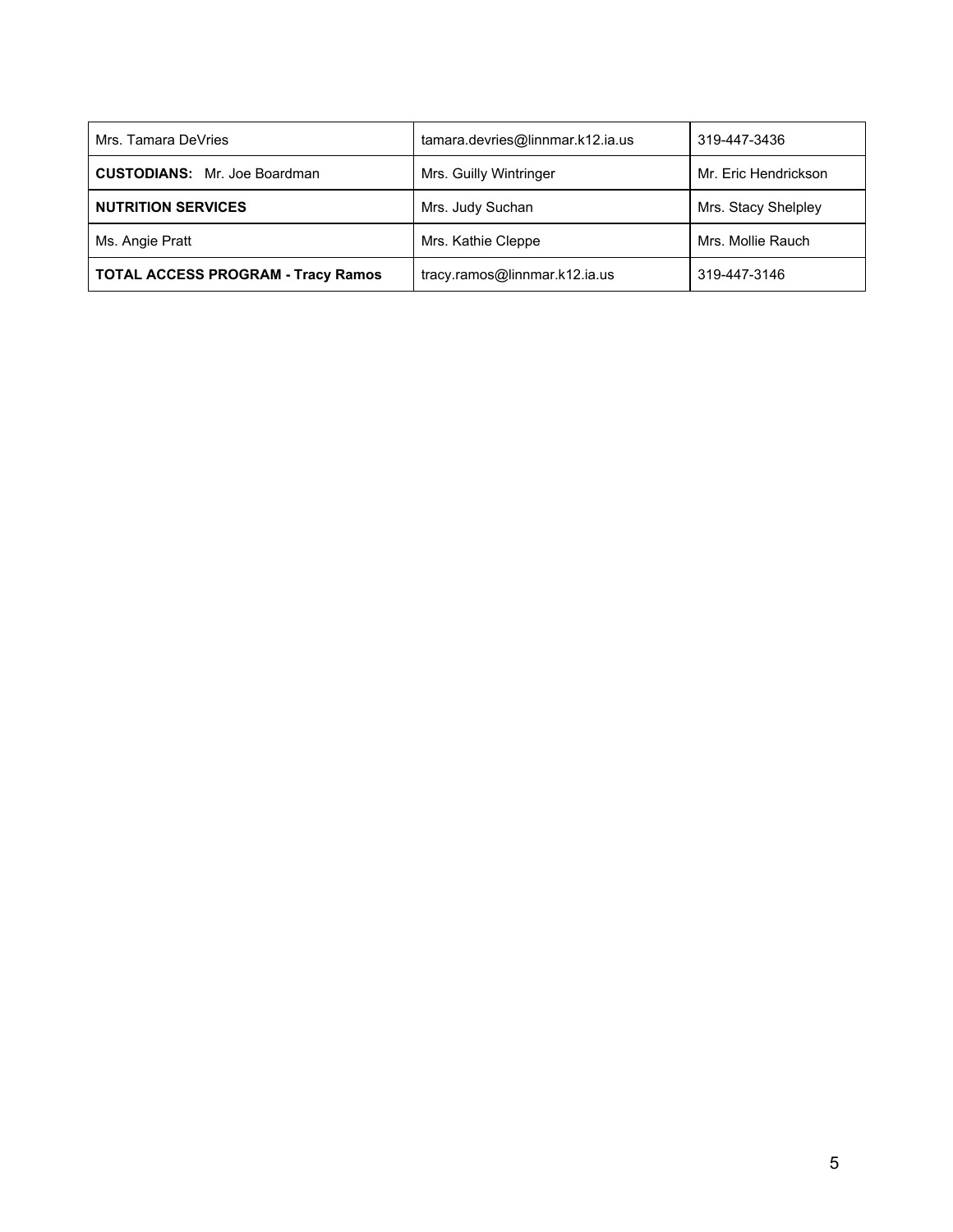## **ARRIVAL & DEPARTURE PROCEDURES**

**8:00 a.m. -** Students may enter the building for breakfast.

**8:05 a.m. -** Gates open and outside supervision begins.

**8:15 a.m. First Bell –** Students may enter the building.

• Students may only enter the building before the first bell rings at 8:15 a.m. if they are having breakfast, or there is inclement weather (below 0° or pouring rain).

**8:26 a.m. –** Gates are locked to allow staff and students to be ready for the 8:30 start to the day.

**8:30 a.m. Tardy Bell –** Students must be in their classroom; otherwise please come straight to the office for a "late pass". For the safety of the student, all students arriving after 8:30 a.m., whether they are tardy or coming from an appointment, are required to be escorted and signed into school by an adult. Doors will be locked, but staff will meet you at the door. Please wear a mask when walking your student to the door.

**2:50 p.m. -** Gates re-open

**3:15 p.m. Dismissal Bell** - Students should exit the building and head home

- Student dismissal will be staggered for the safety of the students.
- Students cannot be on the playground before school or immediately after school for safety reasons.

At Bowman Woods, the safety of our students is a priority during arrival and dismissal of school. Please make special note of the following plan:

#### **ARRIVAL PROCEDURE (8:15 a.m.)**

**\*All students will be required to have masks on when entering Bowman Woods property.**

#### **Breakfast:**

● Children having breakfast at Bowman Woods may be dropped-off at the main entrance by the office at  $8$  a.m.  $-$  no later than  $8:15$ .

#### **Crossing Guards:**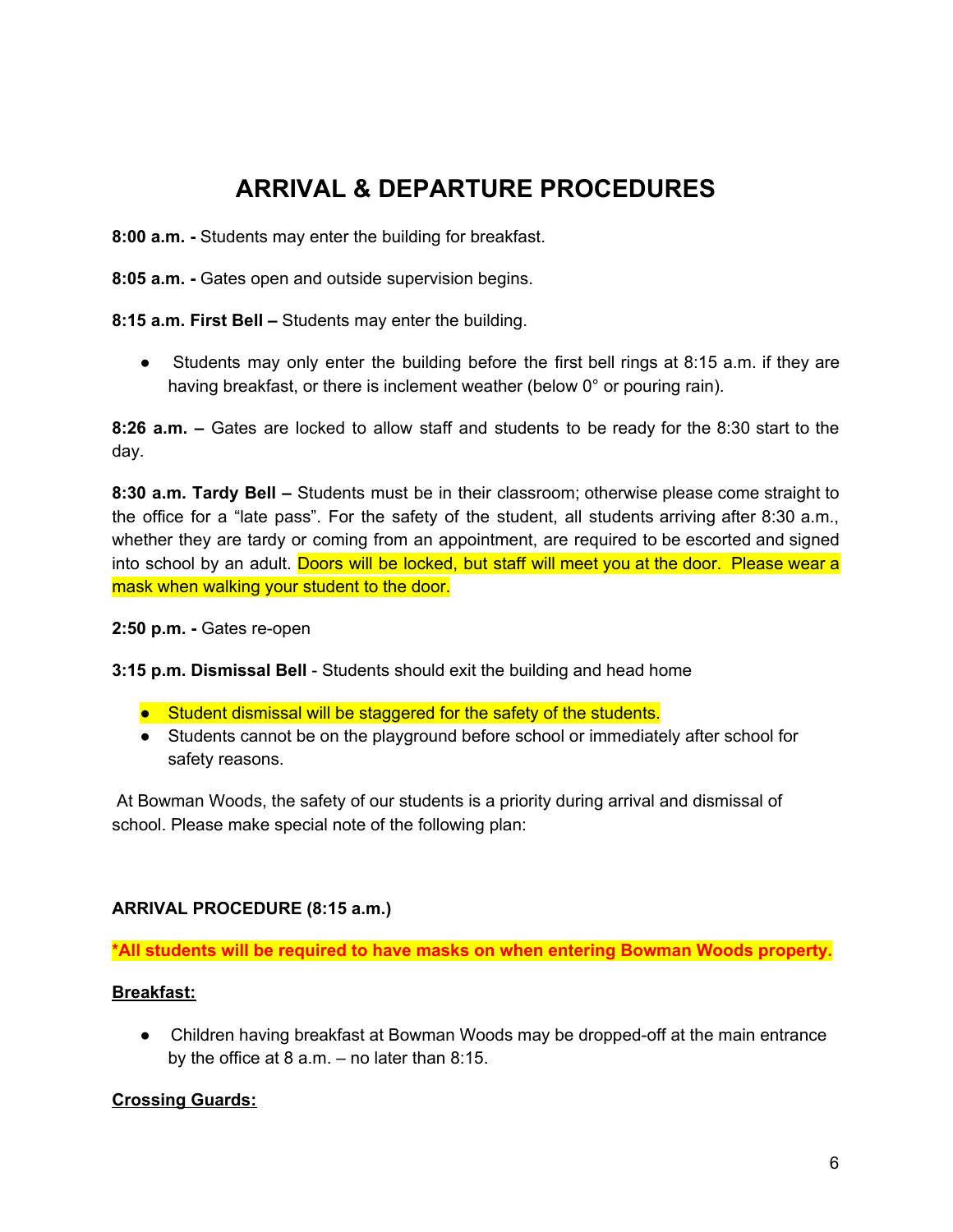● We will have a crossing guard at the light on Boyson Road, in front of the building at the driveway, and at the sidewalk at the back of the building from 8:10-8:25 and 3:15-3:25 each day.

#### **Walkers and Bikers:**

- May enter the building through the gym foyer doors (for students living north of Boyson Rd.); and the breezeway doors to the right of the main entrance (for students living south of Boyson Rd.), or the K/1 pod door for those students walking down the hill at 8:15 a.m.
- Due to the high volume of traffic, all bikes and scooters should be walked while on the school grounds.
- All bikes and scooters are to be parked in the bike racks provided on the school grounds. Please lock-up your bikes and scooters. There is no supervision of the bike racks.
- Students will line up 3 feet apart while waiting to come into the building.

#### **Vehicles:**

"One Stop & Drop"

To keep our traffic moving in the morning for drop-offs, we ask you to take the following steps…

- All car riders should be dropped-off via the drive behind the building. The front drop off is for buses, daycare vans & special needs students. (The only exception would be students eating breakfast)
- Our car line gates open at 8:05. We will have student supervision from 8:05 8:20 a.m. Students can enter the building beginning at 8:15.
- Please have your student get their items together before you stop your car.
- Please say goodbyes before coming to a stop to make the exit faster.
- Pull your car ahead as far as possible up to the back gate of the school or behind the car in front of you.
- Students can get out at this point they are able to enter through any back doors of the building. **Assistance is available at every entrance.**
- Students should carefully exit the vehicle when your car comes to a stop, preferably on the driver's side. Staff will help if needed.
- Please exit the unloading zone immediately after your student has left your vehicle to allow our traffic flow to continue.
- Please do not exit your car. There are staff members available to help your student. Please notify the staff if your child needs assistance.

**We do not want you to feel rushed or hurried, however we appreciate your assistance as we try to keep our car line moving to ensure all our students arrive at school on time.**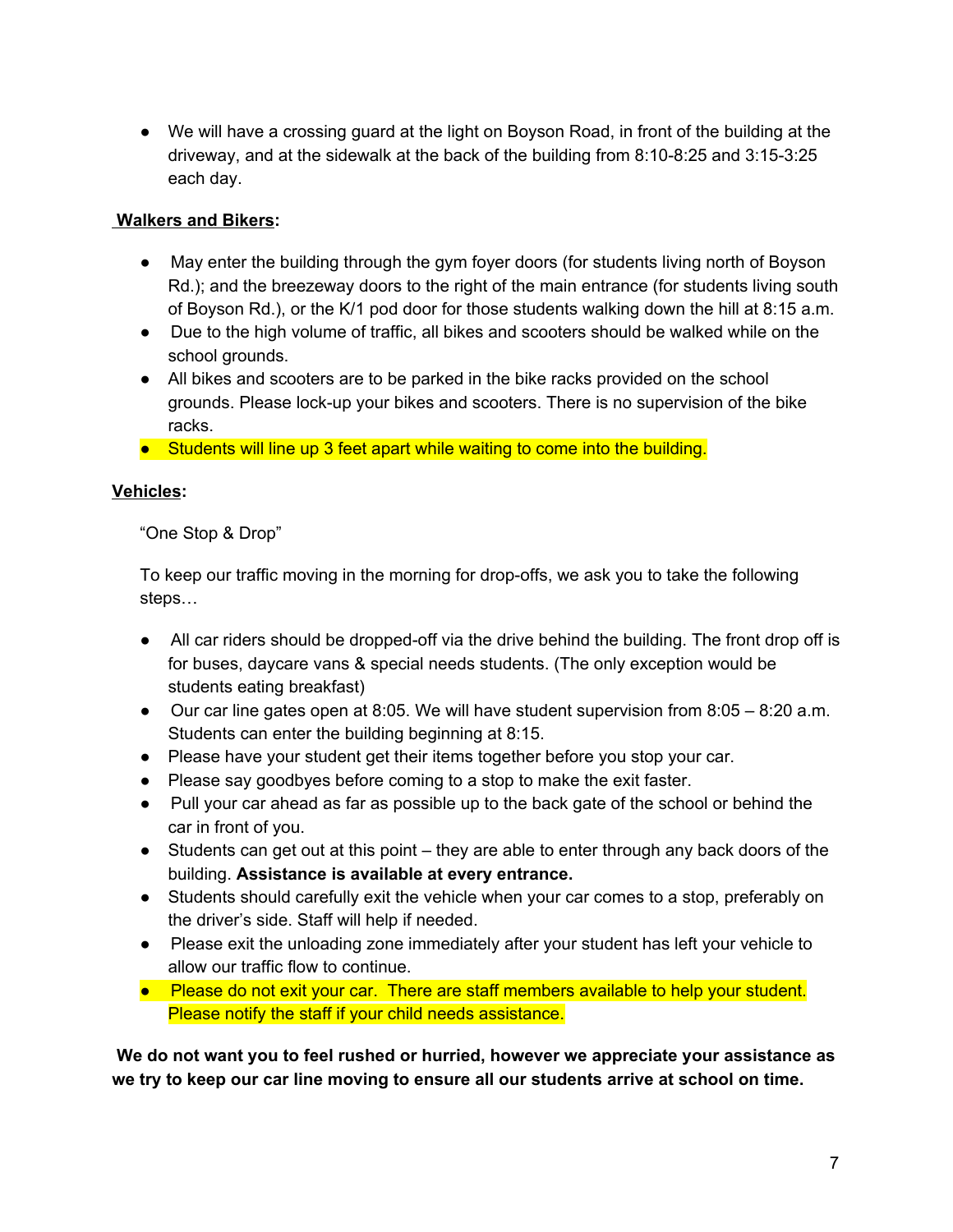All students should be able to enter the building independently. No parents or other quests will be allowed in the building.

#### **DEPARTURE PROCEDURES (3:15 p.m.)**

#### **Walkers and Bikers:**

- **Students needing to cross Boyson Road must use the crosswalk to ensure their safety**.
- Bikes and scooters should be walked until off the school grounds and/or across Boyson Road.
- Students who live behind Bowman Woods may exit the building from the rear near the library and walk up the hill. A crossing guard will be available after school.
- Students should use the sidewalks in both parking lots when exiting the lots as walkers or bikers. Students heading west should follow the sidewalk around the front of the building, not crossing exiting traffic lanes.

**For the safety and security of all students, please remain outside when waiting for your student to be dismissed.** Please do not ask your student to meet you in a parked car. Students will not be allowed to walk into the parking lot unattended. We ask you to meet your student after they have left the school property to ensure social distancing during this busy time of day.

#### **Vehicles:**

- ALL students should wait in the designated area of the gymnasium.
- Students will be socially distanced while waiting in the gym.
- Please make sure your family name sign is visible from your visor in your vehicle so we can have your student(s) ready when you arrive.
- If you arrive and your child is not ready to load, you may be asked to pull ahead or make another loop through the parking lot so traffic will continue moving.
- Once your student has entered the vehicle, please exit the parking lot immediately.
- Please do not park and ask your student to come through the parking lot to your car.

**If someone different is picking up your child, please notify the office before 2:30 p.m. so we can send a note to your child's teacher. If we do not have authorization from a parent, and the person picking up is not on the emergency list, we will not allow them to take your student until we are able to reach you.**

#### **LATE START/EARLY DISMISSAL PROCEDURES**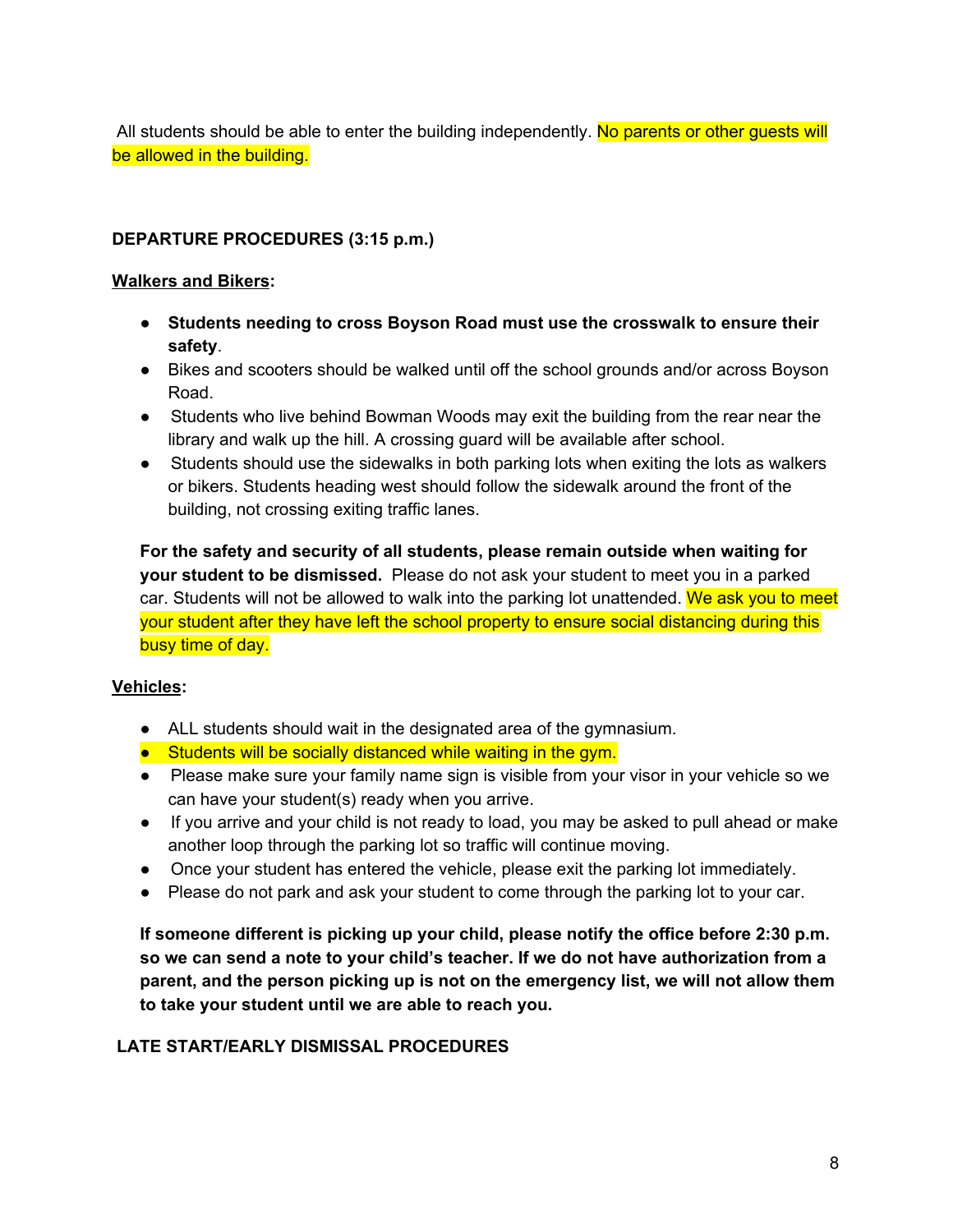In extreme situations, school may close for an entire day. Announcements can be heard on the radio and television stations as early as 5:30 a.m. A banner will be displayed on the district website.

Parents may sign up for communication notifications from the School District (Txtwire) in the following way: **Txtwire: Click on Emergency Notifications found at the very bottom of the LM webpage to register.**

## **ATTENDANCE INFORMATION**

- Students are expected to be in school unless they are ill. It is important for the students to participate in class discussions, develop an appreciation for the views and abilities of other students, and form the habit of regular attendance. The school determines whether an absence is excused or unexcused. Excused absences include family emergencies, illness when the nurse sends those home sick, and doctor/dentist appointments when provided a doctor note. All other absences are considered unexcused. **Please contact Mrs. Matthews (319-447-3242) by 8:45 a.m. when your child will be absent or late. Please indicate what type of lunch (main or lion cub) when you call.** If you call before 7:30 a.m. or after 4:00 p.m., please leave a detailed message on the answering machine.
- **Tardies/Absences: For the safety of the student, all students arriving after the 8:30 bell will be met at the door by a staff member. Parents must be wearing a mask if out of the car.** This is important, as they will need to place their lunch order with the front office at that time.
- If you need to pick up your student before the end of the day, please arrive at the school by 2:45. Please pull up in front of the office and call the office at 447-3240. Your child will be called out of class and brought out to you in the car.
	- If you are repeatedly dropping your child off late or picking them up early, you will be asked to attend a virtual meeting with Ms. Lawrence and Mrs. March to discuss attendance.
- **Students will be called to the office once parents/guardians arrive to pick them up. Please give yourself a few extra minutes when picking up your students.** Parents will pull up front and call the office to request their child.
- If your student arrives at school up to 1 hour late, the absence will be recorded as a tardy in your student's file. If your student arrives at school over 1 hour late or leaves over 1 hour early at the end of the day the absence will be recorded as a 1/2-day absence in your student's file.
- **Illness:** Students recovering from an illness may be able to do schoolwork at home. Please request needed materials by noon on the day needed.
- Quarantine absences will be noted as excused.
- **Vacations:** Although vacations during school attendance days are discouraged, students will be allowed to make up work when they return to school. School work will not be sent with a student ahead of time. Parents/guardians should ensure make up work is completed and returned to school per teacher's timeline.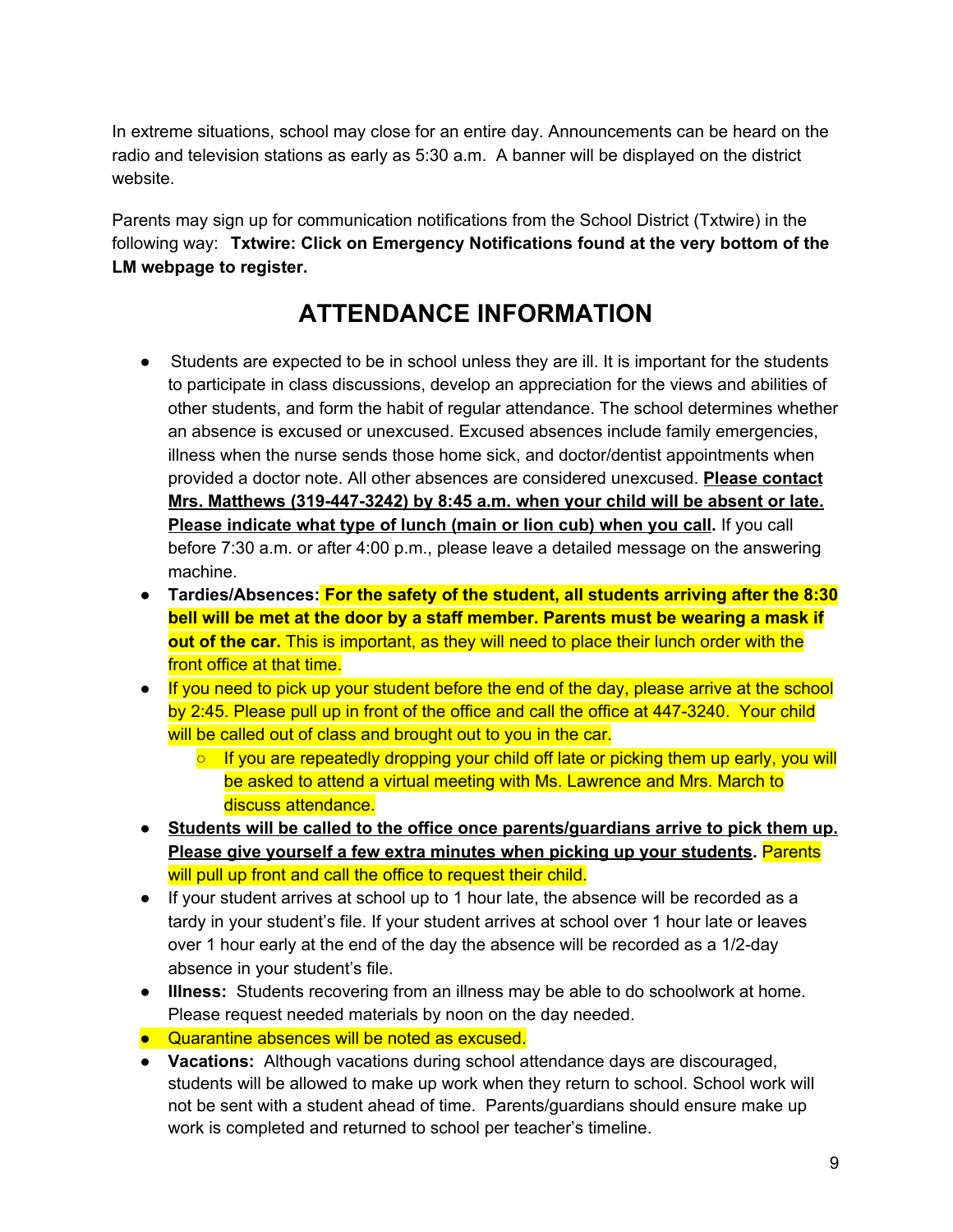**● Co-vid quarantine procedure – because of the multitude of scenarios, the Linn County public health will direct us what needs to be done and we will communicate that to families.**

## **COAT & CUBBY AREAS**

Students will be assigned a coat and cubby area to store their jackets, coats, mittens, hats. We are asking that no backpacks come to school. Your student can bring a drawstring bag or reusable cloth grocery bag. *Please put your student's name on these personal items.*

### **COMMUNICATIONS**

- ❏ **Conferences & Report Cards:** Family conferences are held November 5 November 10, and again the week of March 4 – March 9. We encourage all parents/guardians to attend the family conferences. You will receive a detailed view of your child's progress at the conference. Report cards are online upon the completion of each semester. If, as a parent/guardian, you have questions, suggestions, or concerns, please feel free to contact your student's teacher anytime throughout the school year. You do not have to wait until scheduled conference times. School staff can be contacted via email or phone.
- ❏ **Access to Student Records:** A student's legal parent or legal guardian may have access to the student's educational records. In addition, only authorized personnel with a legitimate need to know are allowed access to student records. Parents/guardians may access their student's educational records during regular school office hours (8:00 a.m. to 4:00 p.m.).
- ❏ **Review of Educational Materials:** Members of the community may review educational materials currently being used by the students. Please contact the Linn-Mar District Superintendent's office (447-3002) to request an opportunity to review the materials. The review of materials should take place on school grounds with one or more appropriate staff members present to assist in the review.
- ❏ **Bowman Woods Event Calendar:** Find out what is going on at Bowman Woods by going to the Linn-Mar District website [www.linnmar.k12.ia.us;](http://www.linnmar.k12.ia.us/) choose Bowman Woods under the "schools" link.
- ❏ **District Website:** To obtain information on all the Linn-Mar District activities, go to **www.linnmar.k12.ia.us**.
- ❏ **Bowman Woods Newsletter:** The newsletter will be emailed the beginning of each month on the school website. Hard copies will also be available in the office.

## **DRESS CODE**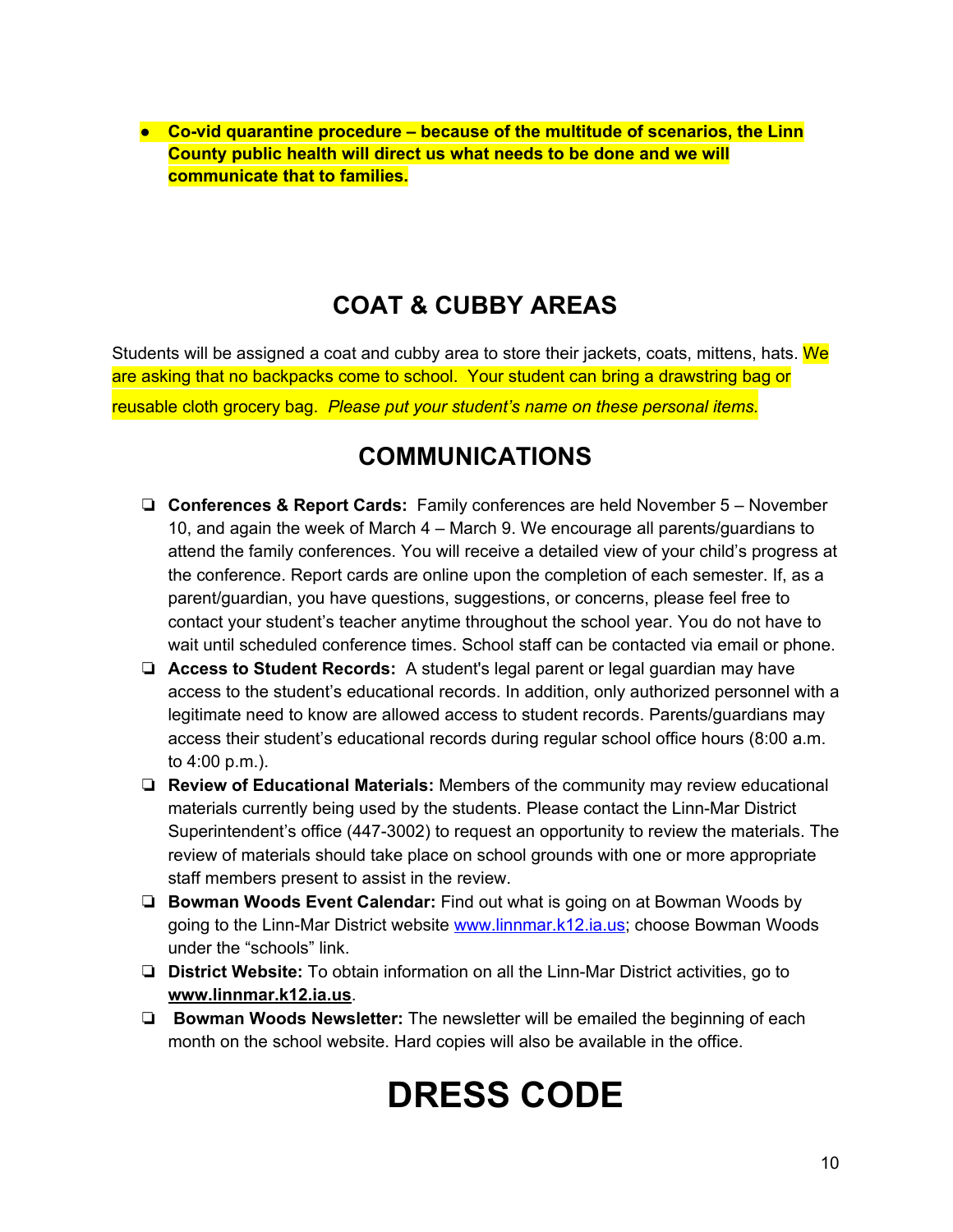Students should dress comfortably based on the weather. Clothing should be clean, modest, and age appropriate**. Masks are required.** Students **must** wear shoes and have gym shoes available for physical education class. Unacceptable clothing is anything that displays drugs, alcohol, tobacco, gang symbols, is revealing or a distraction to learning, obscenity, and/or demeaning representations. Hats and headgear, including bandanas are not allowed except on special days as defined by staff. If make-up, hair dye, or excessive jewelry creates a distraction for your student or others, we will ask that it be removed! Make-up is discouraged at school.

**Face Masks:** Students will be required to wear masks at all times inside the building. An extra mask will be distributed on the first day of school by your student's classroom teacher. Some teachers will have extra masks in the classroom if your child needs to change one for various reasons. Please launder our school masks and return them to school.

Masks must be worn on the school bus, daycare vans, once students leave cars upon arrival and once students reach school grounds if walking or biking.

Students who are refusing to wear masks will be handled like any other disciplinary procedures, except we will ensure non-masked students are at a safe distance from their peers.

**Winter Weather Dress:** Students are required to wear snow pants and boots to play on the snow. If you need assistance in providing the necessary winter clothing, please contact the office.

**Indoor/Outdoor Recess:** Unless temperatures with wind chill are below "0" or it is raining significantly, all students are required to participate in outdoor recess.

#### **FEES**

An instructional supply fee of \$50.00 per student is due by the first day of school. The fee covers consumable items such as paper, art supplies, and consumable science supplies.

#### **HEALTH SERVICES**

- **Health Assistant:** Our school Health Assistant is available every day from 8:00 a.m. to 3:30 p.m. A registered nurse is at Bowman Woods three half-days per week. Staff may send students to the health office when there is a concern for illness or injury. *The health assistant may be reached directly by calling 447-3243 or via email at Eileen.house@linnmar.k12.ia.us.* Limitations to the school day such as recess or PE restrictions can only be honored for three days without a doctor note.
- **Emergency Contact Information:** It is always critical that emergency contact information be up to date. Please make sure the information you have listed is up to date on your PowerSchool account and that the names/numbers provided are local, to ensure contact can be made immediately if an emergency were to occur.
- If your child is showing Co-vid symptoms, they will be required to be picked up immediately.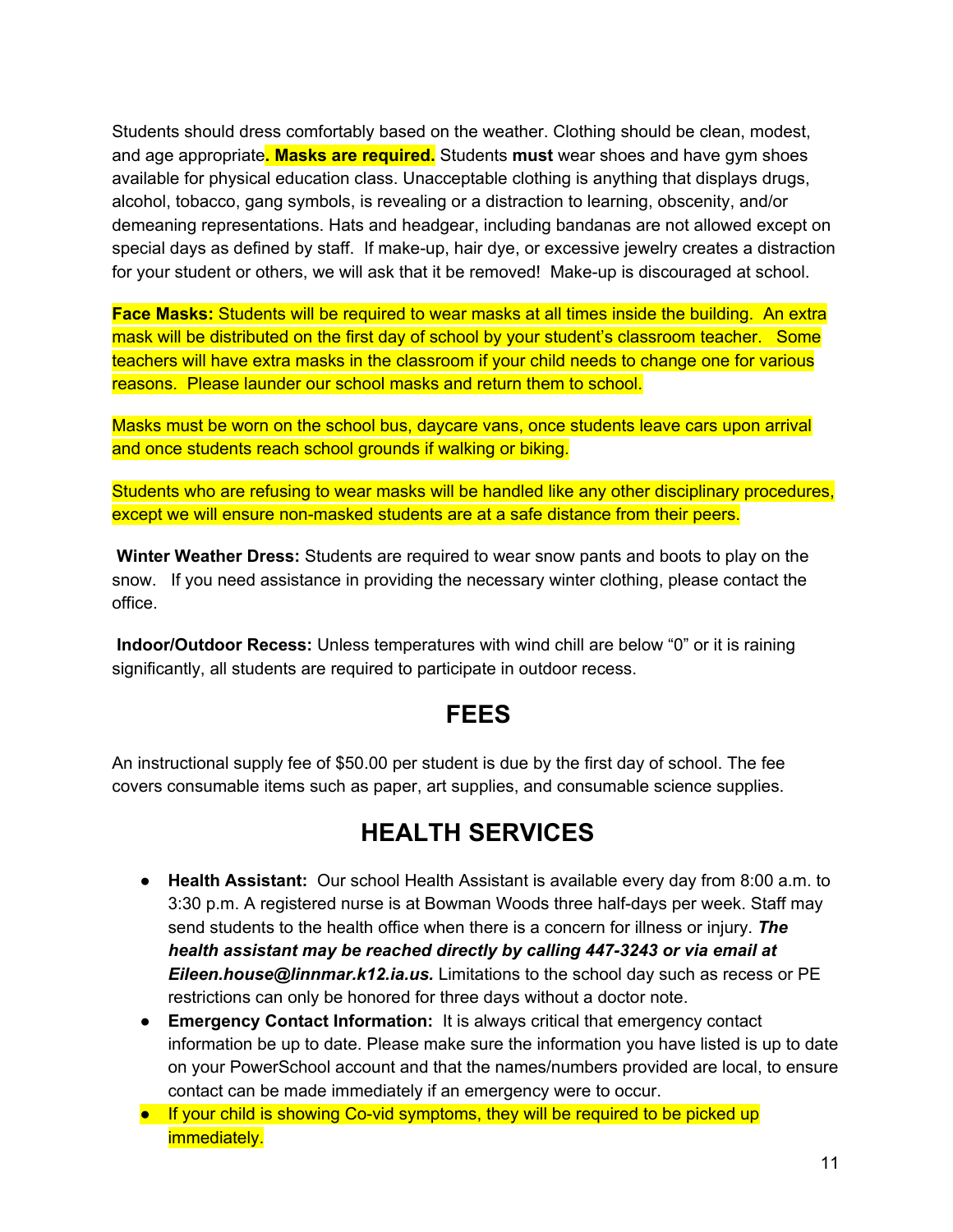- **● Parents/Guardians will need to select "yes" under the permission page of eRegistration in order to authorize school officials to administer minor first aid or take emergency action at parent/guardian expense.**
- Students & staff must take their temperature every morning. If running a temperature of 100 degrees or greater they must remain home, unless fever free for 24 hours without medication.

Additional Health information published in the District Handbook on page 15 & 16.

#### **INTERNET USE**

#### **Linn Mar District policy can be found in the District Handbook on page 22.**

#### **ITEMS FROM HOME**

Students should not bring personal items from home unless requested by the teacher. This includes fidget spinners, recess toys, sleds and electronics. The school is not responsible for lost, stolen, or damaged items. Items that may be harmful to students, including weapons/toy weapons of any kind, are not allowed on the school grounds. If electronic items (cell phones, video games, iPads, Apple watch, etc.) are brought to school, they are the responsibility of the student. Linn-Mar Schools will not be held responsible if such items are lost, damaged, or stolen. Electronics, including Apple watches brought to school may not be used during the school day without permission. If used during the school without the teacher's permission, the item(s) will be taken by the teacher, kept in a safe place, and will not be returned to the student until the end of the day. If students have items taken away on more than one occasion, parents will be asked to come to school to pick-up the item(s).

#### **LOST & FOUND**

A lost and found area is in the multipurpose room. Please have your student check throughout the school year for items that your student may have misplaced. Items that are not claimed after one month are donated to local charities. Jewelry and valuables may be identified and claimed in the school office. *Please mark your child's clothing items with their name and homeroom.*

## **LUNCH**

Students may bring cold lunch or eat hot lunch provided by the district. **We are requesting disposable lunch bags for cold lunch, when possible**. Lunch menus may be found on the district website at www.linnmar.k12.ia.us. Using this same website, you can sign-up to electronically make deposits to your student/family meal account. Lunch money can be sent to school with your child in an envelope marked with your child's name and homeroom. The Total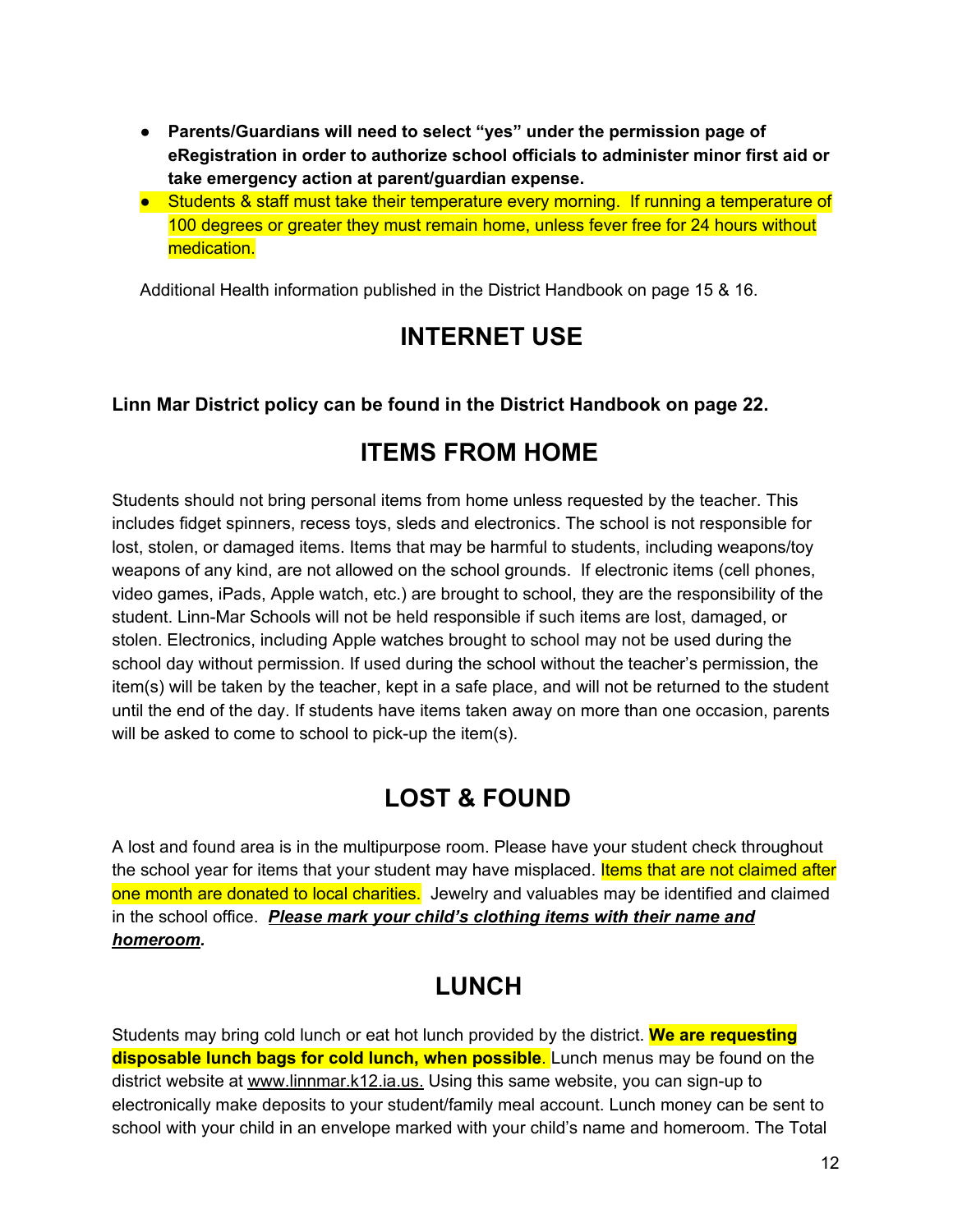Access program will keep track of the money spent by each family and the number of lunches eaten. Families will receive email communications when the account balance is low. **No guests will be allowed during lunch this year.**

**To start the year Linn-Mar will be participating in the Summer Food Service Program (SFSP) that the USDA recently extended. This program is scheduled to run until December 31 or until funds run out. At this point no one really knows when this funding may run out, so like everything related to COVID it will be a fluid process and we may need to pivot quickly. Because we will be operating under SFSP this means:**

- **● All kids ages 18 and under will be eligible for free meals(breakfast and lunch)**
- **● We will serve students attending on-site at all of our school locations.**
- **● Grab and go locations for hybrid and virtual students will still be Linn Grove and Novak (Parent/Guardian or student can pick-up meal) 9:00-9:30 daily.**
- **● All meals will be bagged and all grade levels will have the same meal(special diets and allergies will be considered).**

**When funds run out we will go back to the National school breakfast and lunch programs and students will be charged according to their eligibility.**

## **MEDIA CENTER**

Mission Statement: The Bowman Woods media program provides "an inviting, learning environment that assists staff and students with integrating effective informational resources and technology in the classroom, developing lifelong learning skills, and fostering reading for joy".

The following are Bowman Woods Media Center procedures:

- Students in K-4 can check out 5 books at a time.
- If a student has an overdue item, he/she will not be able to check out until the item is returned. If an item is on hold for someone else, it may not be renewed. If an item is lost, the student will need to pay a replacement fee for the book, before being able to check out more items. If the items are found in the same school year, the fee will be refunded to your family lunch account.
- $\bullet$  Checkout will only be during class time this year, for K/1, that will be two times in an 8 day cycle and for grades 2-4, that will be one time in an 8 day cycle.
- Materials that are returned, will be quarantined for 6 days and then re-shelved.

The following are district media procedures:

● Replacement fines are charged for books that are damaged beyond repair or lost.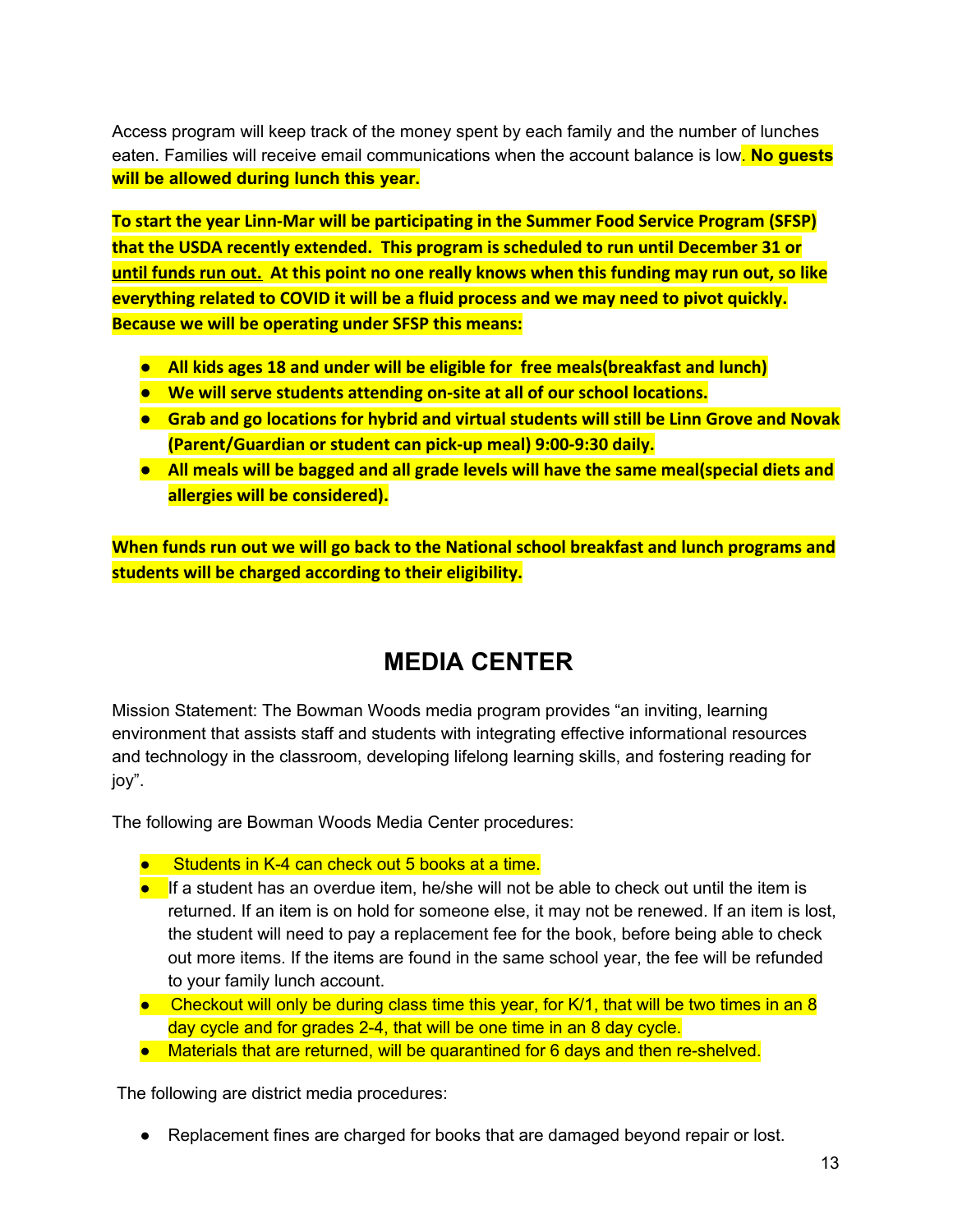● The fee is to be paid to the building secretary in the office.

## **PARENT TEACHER ORGANIZATION (PTO)**

- $\triangleright$  Mission Statement: The Bowman Woods PTO will function as a group to further student enrichment through program awareness, volunteering, and fundraising activities.
- $\triangleright$  All Bowman Woods parents/guardians are members of the PTO. There are no dues or fees. PTO board members provide leadership for the parent group.
- $\triangleright$  The PTO serves in an advisory capacity to the principal. The monthly meetings provide time for the principal to share information about the school, the district, and allow time for parent/guardian questions or concerns to be answered or clarified. All parents are encouraged to attend the monthly Zoom PTO meetings that are held on the 2<sup>nd</sup> Tuesday of each month from 6:30 to 7:30 p.m.
- $\triangleright$  PTO members provide support to the school by organizing one fundraising event (Bowman Blast). Bowman Blast will not be held this year.
- $\triangleright$  For up-to-date information on PTO events and board members, contact information, log onto [www.bowmanwoodspto.com.](http://www.bowmanwoodspto.com/)
- ➢ Facebook: Bowman Woods PTO. Twitter @ Bowman Woods PTO

## **PARTIES**

Bowman Woods has three parties during the school year: Fall, Winter, and Friendship parties. **Student birthdays may be celebrated at school however, food or beverages are no longer brought to school to share with classmates in accordance with the Healthy Kids Act.** No gifts may be brought to school to give to students. More information on the "Healthy Kids Act" and "Initiative" can be found in the District Handbook page 15.

Students should only distribute party invitations at school if they plan to invite everyone from their classroom. Please do **not** send balloons or flowers to school to celebrate your child's birthday, as they are disruptive to the school day.

## **PHYSICAL EDUCATION**

All students are required to participate in physical education and recess. If you believe your student needs to be excused from physical education or recess you **must** write a note to the classroom teacher. If your child is excused from physical education for more than three days, the school **will** require a written order from your physician. Students should wear shorts or pants and gym shoes for physical education.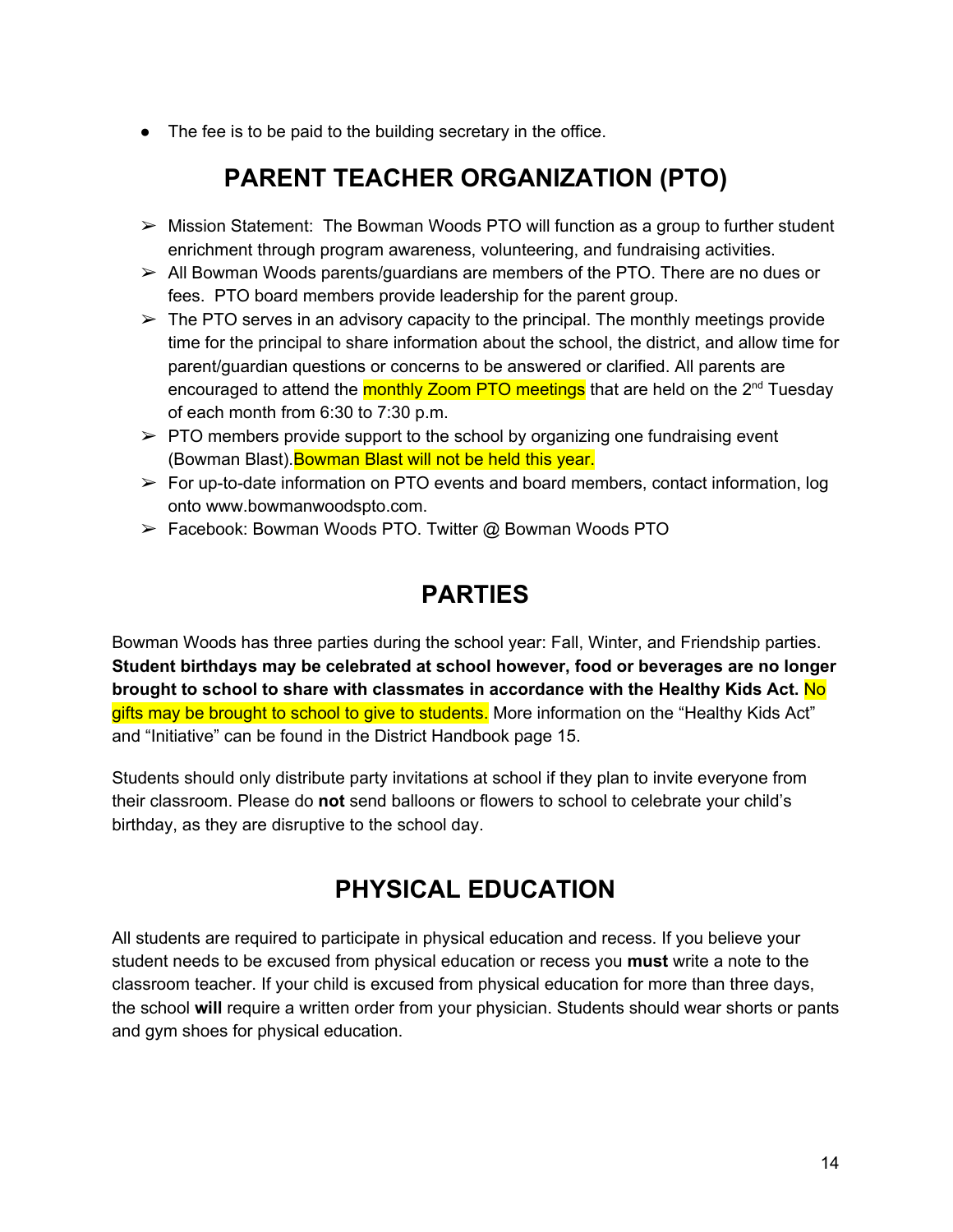## **POSITIVE BEHAVIOR INTERVENTIONS AND SUPPORT (PBIS)**

PBIS stands for Positive Behavioral Interventions and Supports. It is a school-wide approach that decreases common behavioral issues. With PBIS, students are taught the expectations and procedures for the school, as well as "hot spots" where problems are likely to occur.

**PBIS strives on being a positive support system, where the adults in the school recognize good behavior.** Students will know what to expect in all areas of the school, because every faculty member at Bowman Woods participates in PBIS.

The expectations follow the acronym **ROAR**:

We will be **R**esponsible.

We will **O**pt for Kindness.

We will **A**lways be Safe.

We will be **R**espectful.

## **SNACKS**

Due to the Healthy Kids Initiative, Linn-Mar is committed to promoting the health and well-being of our students. In order to keep our students healthy and books and iPads clean, **your student's classroom teacher will inform parents if there is a designated time for snacks.** Allowable snacks include; pretzels, fruit & dried fruit, vegetables, dry cereal, cheese, plain baked crackers, non-coated granola bars and plain popcorn.

## **SUPPORT SERVICES**

Support services are available to assist teachers and families when concerns arise with students. These services include building staff (special education teachers, counselors, nurses, health secretaries, etc.) and Grant Wood Area Education Agency staff (psychologists, social workers, consultants, speech-language pathologists, occupational and physical therapists, work experience coordinators, etc.).Teachers and families may use input on an informal basis or request formal assistance in identifying strategies to address a concern, in carrying out these strategies, or in monitoring individual student progress. These services are available for all students by teacher or parent request through the counselor at the student's school. Any questions, please contact the Bowman Woods Guidance Counselor, Sally Wiley at 447-3244 or swiley@linnmar.k12.ia.us.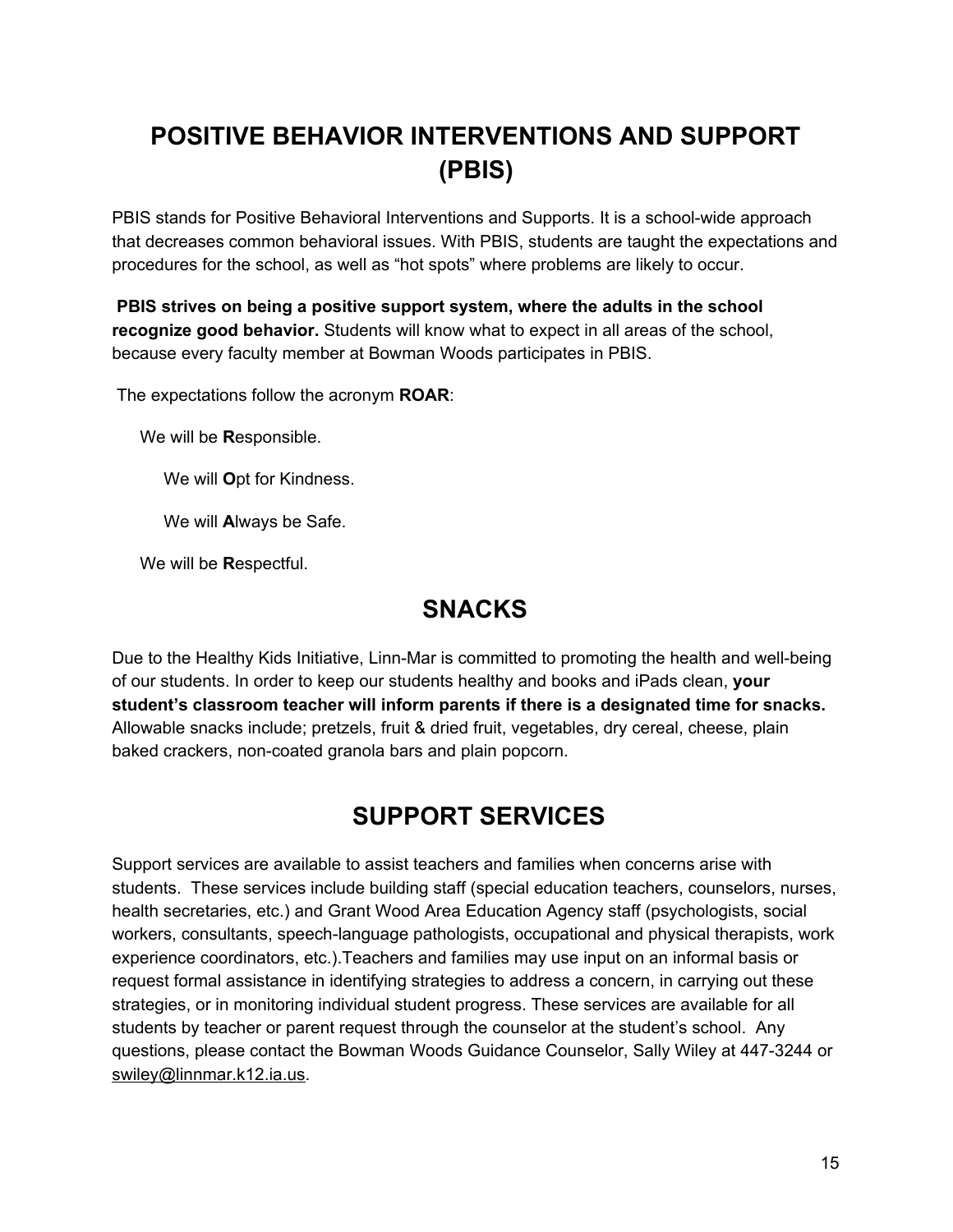## **TECHNOLOGY:**

**Procedure for devices that are not working in the classroom or at home:**

**1. RESTART your device.**

- **● Laptop: go to the "restart" button under the Windows.**
- **● iPad: Hold the power button down until it allows you to slide the toggle to Power Off. Let it turn all the way off, count to 20, then push the power button to turn it back on.**
- **● Try again.**
- **● If problem persists, then give Mrs. Clanin a call at 319-447-3245 to problem solve.**
- **● If needed, a loaner device will be set aside in the office for you to exchange and Mrs. Clanin will place a Tech Help Ticket for the problem on your device.**
- **● When your device is fixed, you'll be given a call to pick it up and exchange it back for the loaner**

## **TELEPHONE USE**

**Telephone Use:** Phones are available for school use. All arrangements for after-school play, lessons, or meetings should be made at home prior to the beginning of the school day. Students are not allowed to use personal communication devices during the school day. (i.e. cell phones, Apple watches, etc.)

## **VISITORS**

Due to Co-Vid concerns, only essential visitors will be allowed in the building.

## **VOLUNTEERS**

Bowman Woods has a fabulous team of volunteers that have been crucial to our mission. We will not have volunteers in our building this year but volunteers will be working from home to support Bowman Woods. Please contact our volunteer coordinator, Kari Ross, who will organize all volunteer needs outside of the building. Her email is BW Volunteers@linnmar.k12.ia.us.

**Please see the District Handbook for additional information and policies.**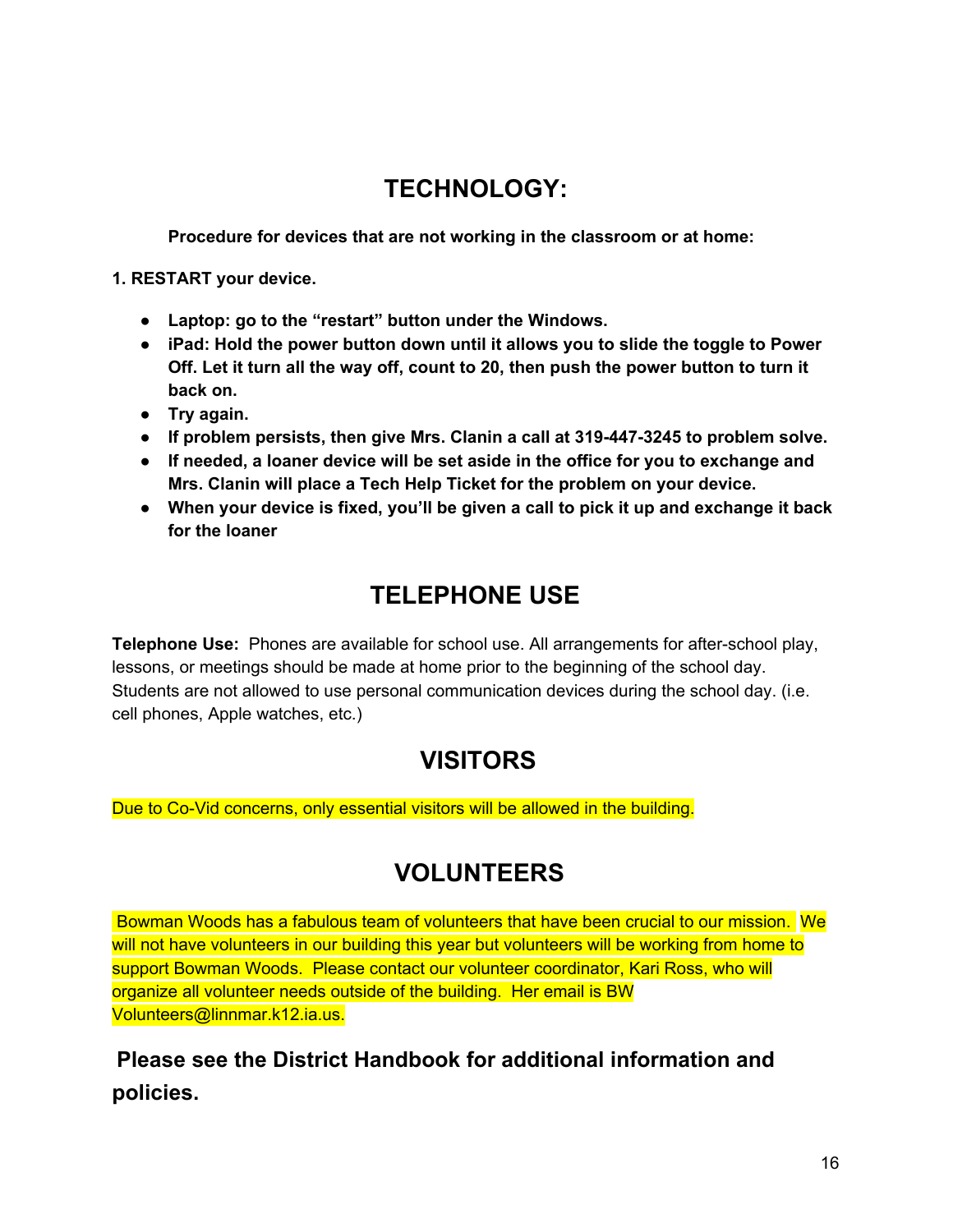

#### Inspire learning. Unlock potential. **Empower achievement. Linn-Mar School District Mission:**

## **505.7 - Parent and Family Engagement**

**Parent and family engagement are important components in a student's success in school. The board encourages parents and families to become involved in their student's education to ensure their academic success. In order to facilitate parent and family involvement, it is the goal of the district to conduct outreach and implement programs, activities, and procedures to further involve parents and families with the academic success of their students. The board will:**

- **1. Involve parents and families in the development of the Title I Plan, the process for school review of the plan, and the process for improvement by:**
	- **a. Jointly reviewing and revising the Title I Plan at an annual evaluation in the spring of each school year;**
	- **b. Ensuring evaluation tools are included, but not be limited to, a parent survey, contact logs, and information gathered at the annual Parent Advisory Meeting; and**
	- **c. Utilizing findings from the annual evaluation to design and implement evidence-based strategies for more effective parent and family involvement.**
- **2. Provide the coordination, technical assistance, and other supports necessary to assist and build the capacity of all participating schools in planning and implementing effective parent and family involvement activities to improve student academic achievement and school performance by:**
	- **a. Collaborating between the district and schools to plan and implement effective parent and family engagement activities to improve student academic achievement and school performance;**
	- **b. Providing professional learning opportunities regarding effective parent and family engagement;**
	- **c. Educating teachers, specialized instructional support personnel, principals, and other school leaders and staff, with the assistance of parents, in the value and utility of contributions of parents and in how to reach out to, communicate with, and work with parents as equal partners, implement and coordinate parent programs, and build ties between parents and the schools;**
	- **d. Fostering community partnerships to engage parent and families more effectively;**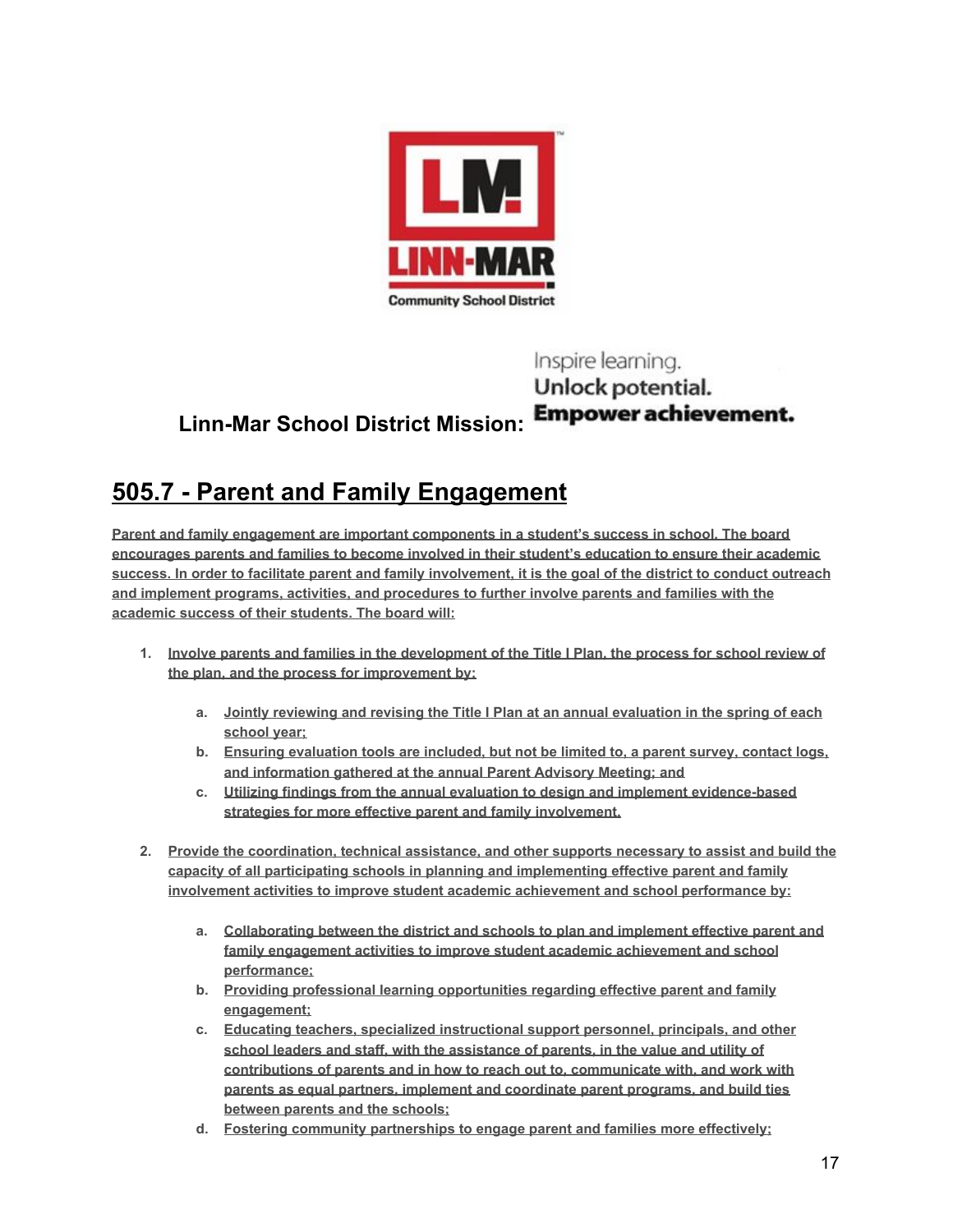- **e. Providing parents and families timely responses to all parent recommendations; and**
- **f. Providing opportunities for all parents to participate in Title I activities and any appropriate training/learning experiences.**
- **3. To the extent feasible, coordinate and integrate parent and family engagement strategies under Title I with parent and family engagement strategies outlined in other relevant federal, state, and local laws and programs by:**
	- **a. Ensuring the Title I program works cooperatively with other programs and integrate parent involvement programs and activities, as appropriate, such as Encourage a Reader, Junior Achievement, School-to-Work, and Collins Aerospace volunteers, to name a few. Title I will work with Homeless Liaison to coordinate needs of students.**
- **4. Conduct, with the involvement of parents and family members, an annual evaluation of the content and effectiveness of the parent and family engagement policy in improving academic quality of the schools served; including identifying barriers to greater participation by parents in Title I activities (with particular attention to low-income parents, Limited English Proficient [LEP] parents, parents of any racial or ethnic minority, parents with disabilities, and parents with limited literacy), needs of parents and families to assist their children's learning, and strategies to support successful school and family interactions by:**
	- **a. Conducting an annual review at the Parent Advisory meeting to determine the effectiveness of this policy; and**
	- **b. Ensuring the jointly agreed upon policy is distributed to parent and family members participating in Title I through the Title I parent meetings with each family. Parents will be notified of this policy in an understandable and uniform format and to the extent practicable, it will be provided in a language appropriate for parents (i.e. English and/or Spanish).**
- **5. Use the findings of the annual evaluation to design strategies for more effective parent and family involvement and to revise, as necessary, the parent and family involvement policies by:**
	- **a. Ensuring the findings and feedback from the annual Parent Advisory meeting are used to identify and mitigate barriers to participation, identify needs parents may have so they can support their child's learning, and identify strategies to improve school and family interactions;**
	- **b. Ensuring policy evaluation findings are used to design evidence-based strategies for effective parent and family involvement and improve the parent and family engagement policy; and**
	- **c. Ensuring all Title I parents are invited to, and encouraged to attend, the annual Parent Advisory meeting to review and revise the parent and family engagement policy.**
- **6. Involve parents and families in Title I activities by:**
	- **a. Ensuring parent and family meetings, including parent conferences, will be held at different times during the day and Title I funds may be used to pay reasonable and necessary expenses associated with parent and family engagement activities including transportation, childcare, and/or home visit expenses to enable parents to participate in school-related meetings and training sessions;**
	- **b. Involving parents at open houses, conferences, Title I Parent Nights, Kindergarten Camps, and other school activities;**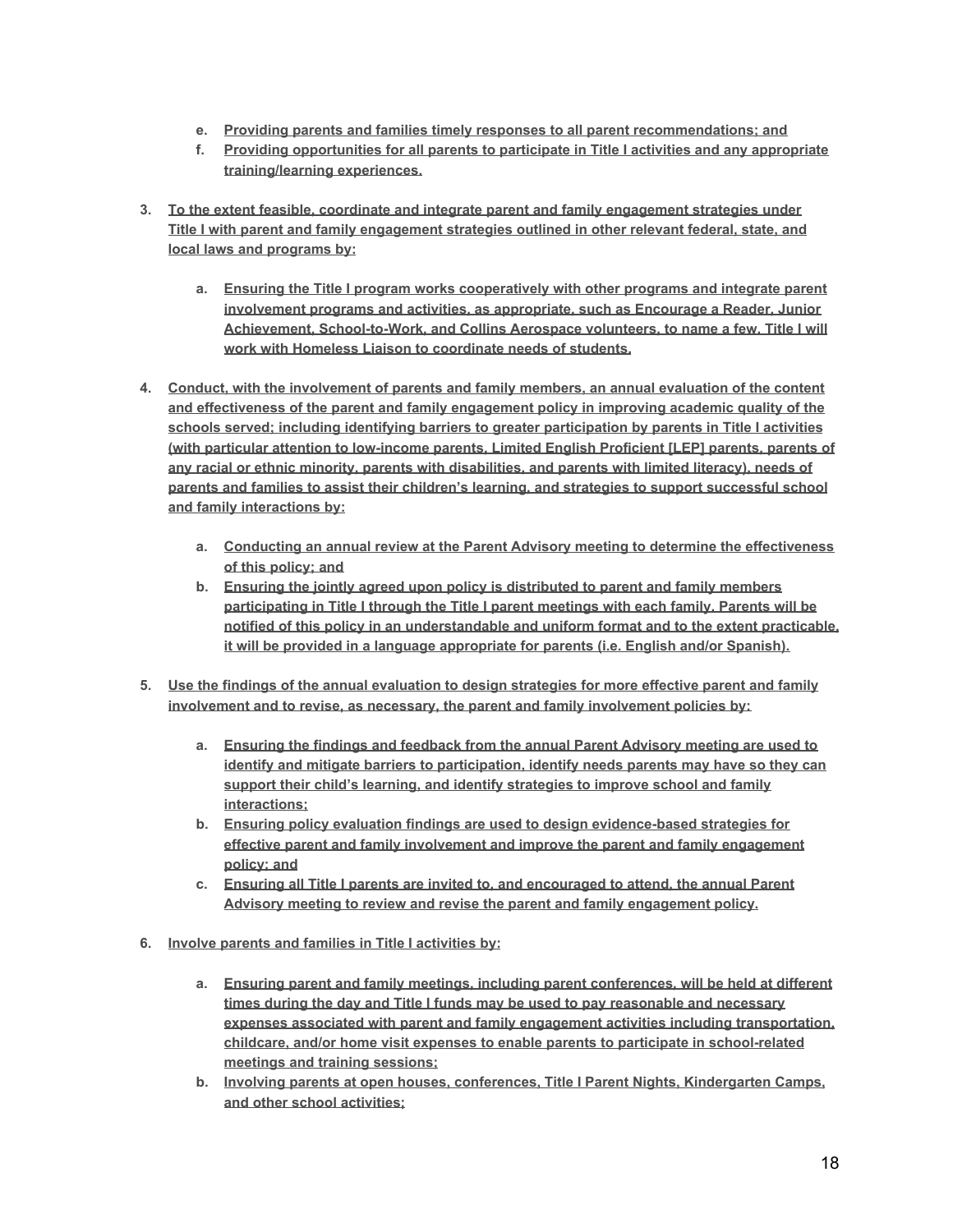- **c. Contacting parents in a variety of formats such as written correspondence, phone calls, email correspondence, and face-to-face meetings; and provide timely responses to all parent recommendations and/or questions;**
- **d. Hosting an annual parent meeting to inform parents and family members of the school's participation in Title I and explain the requirements of the program and their right to be involved;**
- **e. Ensuring parents are given assistance in understanding the requirements of Title I law and Iowa academic standards, as well as state and local assessments at the fall informational meeting;**
- **f. Ensuring the school provides opportunities for regular meetings to formulate suggestions and to participate, as appropriate, in decisions relating to the education of their children; and respond to any such suggestions as soon as practicably possible;**
- **g. Ensuring parents are informed through written notification of the reasons for their children's participation, the curriculum, and the instructional objectives and methods of the program as students are selected for Title I services;**
- **h. Ensuring through annual meetings and parent-teacher conferences that parents are provided with a description and explanation of curriculum in use, the assessments used to measure academic progress, and the proficiency levels students are expected to meet;**
- **i. Ensuring a school/parent compact outlines how parents, students, and the entire school staff share the responsibility for improved student achievement and the means by which the school and parents continue to build and develop partnerships to help children achieve the local, high standard. The compact is signed upon notification of student involvement in the program and reviewed at the annual Parent Advisory meeting.**
- **j. Ensuring the Title I or schoolwide program provides opportunities for parents to become partners with the school in promoting the education of their children at home and at school, parents are given help monitoring their student's progress, the school provides assistance to parents on how they can participate in decisions related to their student's education, and the school provides reasonable support for parental involvement activities as requested by parents (Parent trainings, materials, phone calls, volunteer opportunities, Parent Involvement Conference, child study teams, etc.).**
- **k. Providing materials and trainings to help parents work with their children to improve their children's achievement such as literacy trainings and using technology (including education about the harms of copyright piracy), as appropriate, to foster parental involvement; and**
- **l. Ensuring all Title I parent and family communication and reports, to the extent practicable, are provided in a language and format understood by parents and families in the Title I program to ensure opportunities for informed participation.**

**The district will involve parents in determining how to allocate reserved Title I funds in accordance with applicable laws.**

**The board will review this policy annually. The superintendent [or designee] is responsible for notifying parents and families of this policy annually, or within a reasonable time after it has been amended during the school year. The superintendent may develop an administrative process or procedures to implement this policy.**

**Adopted: 12/16**

**Reviewed: 11/17**